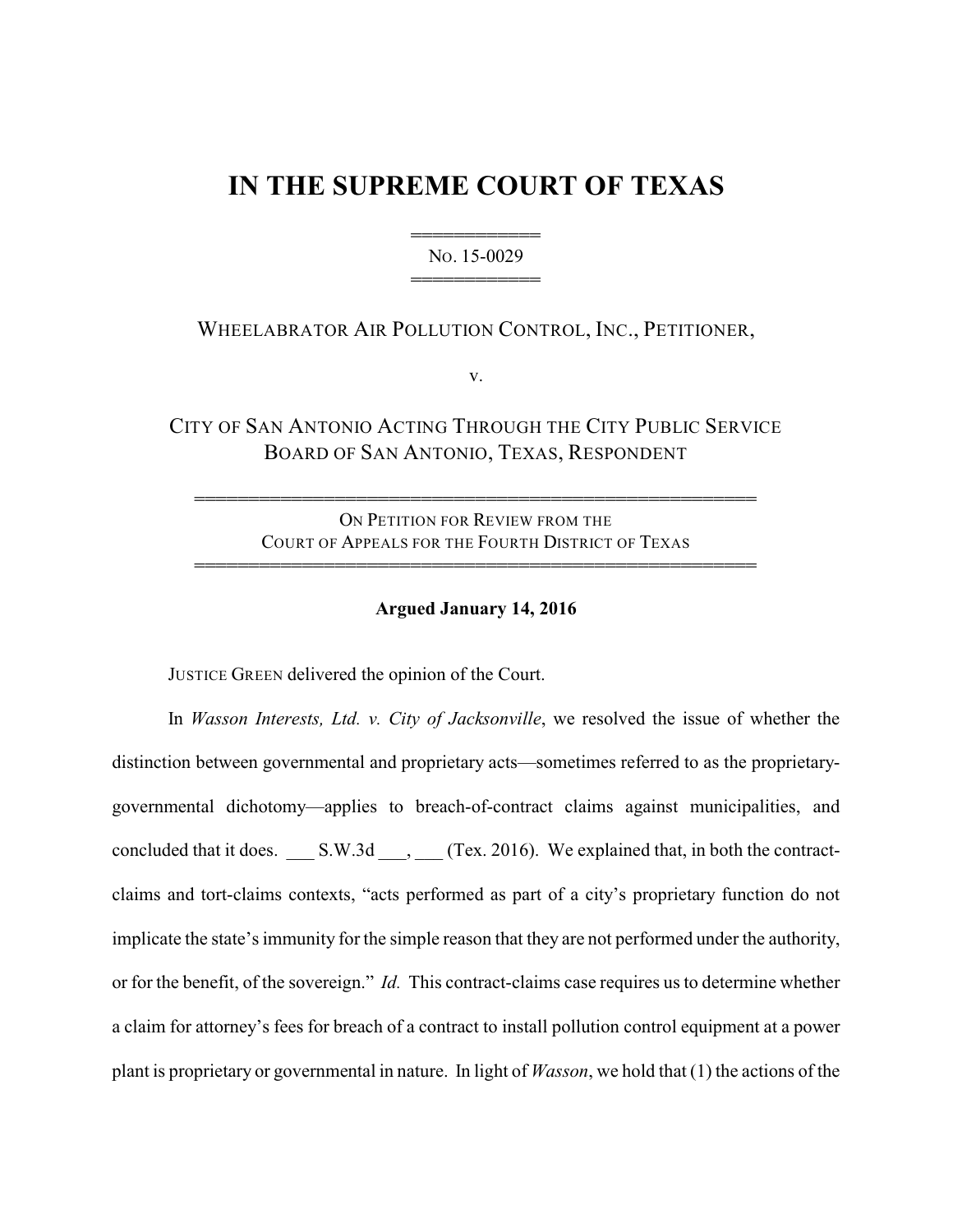municipality in entering the contract—relating to the operation of a public utility—are proprietary; and (2) a claim for attorney's fees arising from those proprietary actions does not implicate governmental immunity. We therefore reverse the court of appeals' judgment and remand the case to the trial court.

#### **I. Facts**

Effective August 5, 2004, Wheelabrator Air Pollution Control, Casey Industrial, Inc., and City Public Service Board of San Antonio, a municipal board of the City of San Antonio (CPS Energy), $^1$  entered into a contract (the Agreement) for the design and construction of the J.T. Deely Baghouse Project (the Project), part of a coal-fired power station owned and operated by CPS Energy. CPS Energy is a municipally-owned electric and gas utility in San Antonio, Texas. CPS Energy agreed to pay Wheelabrator \$41,818,460 for goods and services in connection with the Project. Wheelabrator completed all portions of its work in 2007, but CPS Energy notified Wheelabrator that it was withholding 10% of the total contract price—the retainage amount according to the contract—because of a dispute between Casey Industrial and CPS Energy. Wheelabrator filed suit against CPS Energy in August 2011, alleging breach of contract or, in the alternative, asserting a quantum meruit claim, and requesting reasonable and necessary attorney's fees, costs, and interest. There is no dispute that the Agreement has been fully performed and that CPS Energy has withheld the retainage from Wheelabrator. In its first appearance, CPS Energy filed a plea to the jurisdiction asserting governmental immunity to the extent that Wheelabrator's claims

 $1$  The City of San Antonio acts by and through CPS Energy, so CPS Energy is treated as a municipality.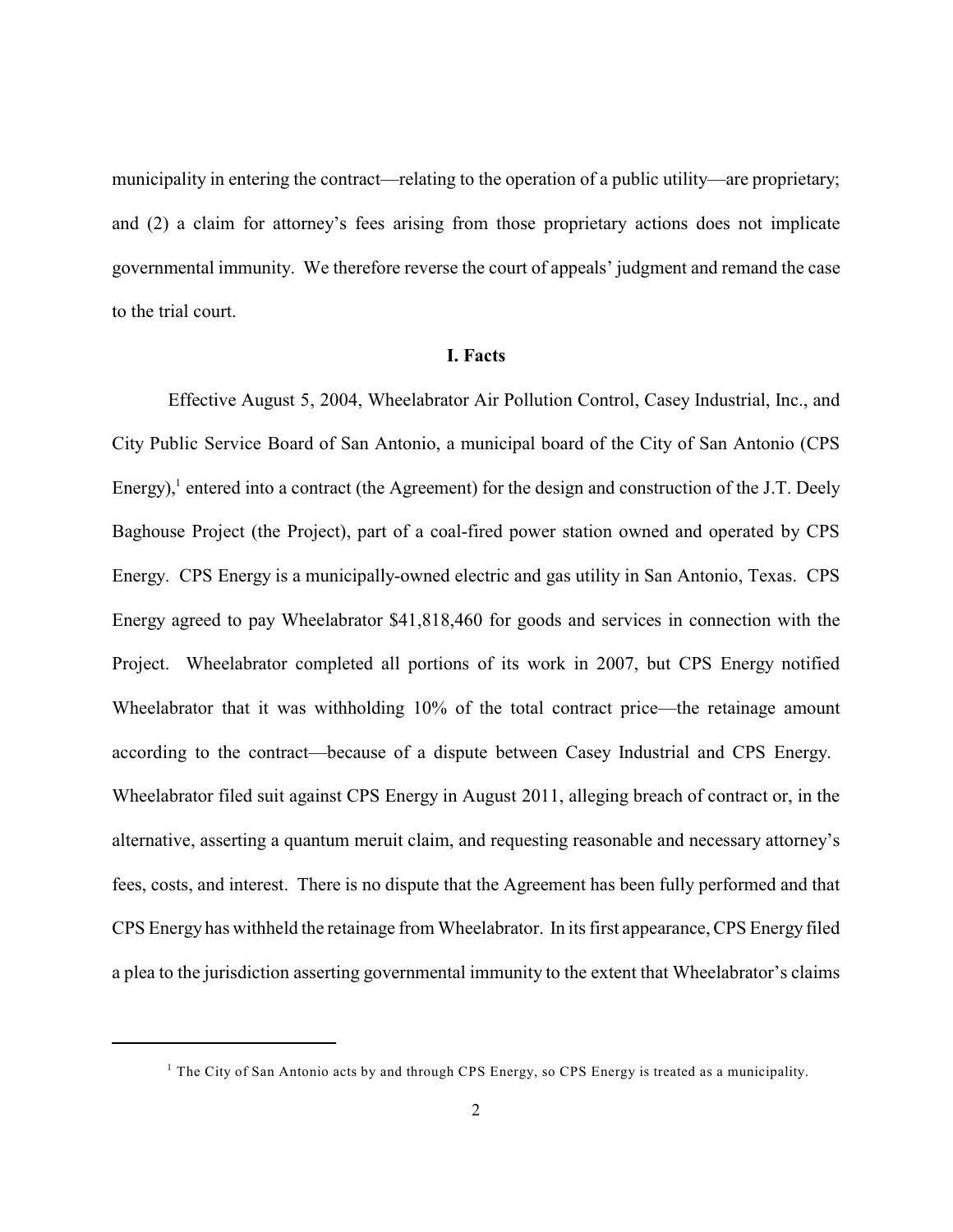fell outside the waiver of immunity under chapter 271 of the Texas Local Government Code, TEX. LOC. GOV'T CODE §§ 271.151–.160, and specifically immunity from Wheelabrator's quantum meruit claims. The trial court denied CPS Energy's plea to the jurisdiction, the Fourth Court of Appeals reversed, and we denied Wheelabrator's petition for review. *City of San Antonio v. Wheelabrator Air Pollution Control*, 381 S.W.3d 597, 599 (Tex. App.—San Antonio 2012, pet. denied).

After the court of appeals remanded the case to the trial court, CPS Energy filed an amended answer and plea to the jurisdiction alleging immunity from all claims except those within the scope of section 271.152 of the Local Government Code. CPS Energy argued that the prior version of the statute, which did not allow recoveryof attorney's fees, applied because the Agreement was executed in 2004, before Chapter 271's enactment in 2005. Additionally, CPS Energy filed a motion to consolidate the Wheelabrator case with the suit Casey Industrial filed against CPS Energy, explaining that "CPS Energyretained the amount [withheld from Wheelabrator] because of a dispute between CPS Energy and Casey [Industrial] under the [Agreement]" and that the cases arose out of the same Agreement, involve the same parties, and present the same questions of law and fact. The trial court, despite Wheelabrator's opposition, granted the motion to consolidate on March 31, 2014.

At this point, CPS Energy filed a plea to the jurisdiction seeking dismissal of Casey Industrial's and Wheelabrator's claims for attorney's fees for lack of jurisdiction, arguing that attorney's fees were outside the scope of statutorily-waived immunity as the statute was written in 2004, the time of the Agreement.<sup>2</sup> Wheelabrator argued in response: (1) CPS Energy had no

 $2^2$  CPS Energy also filed a second plea to the jurisdiction as to Casey Industrial's breach-of-contract claims, arguing that Casey Industrial sought damages outside the scope of section 271.153 of the Local Government Code. This second plea to the jurisdiction is not relevant to the current interlocutory appeal.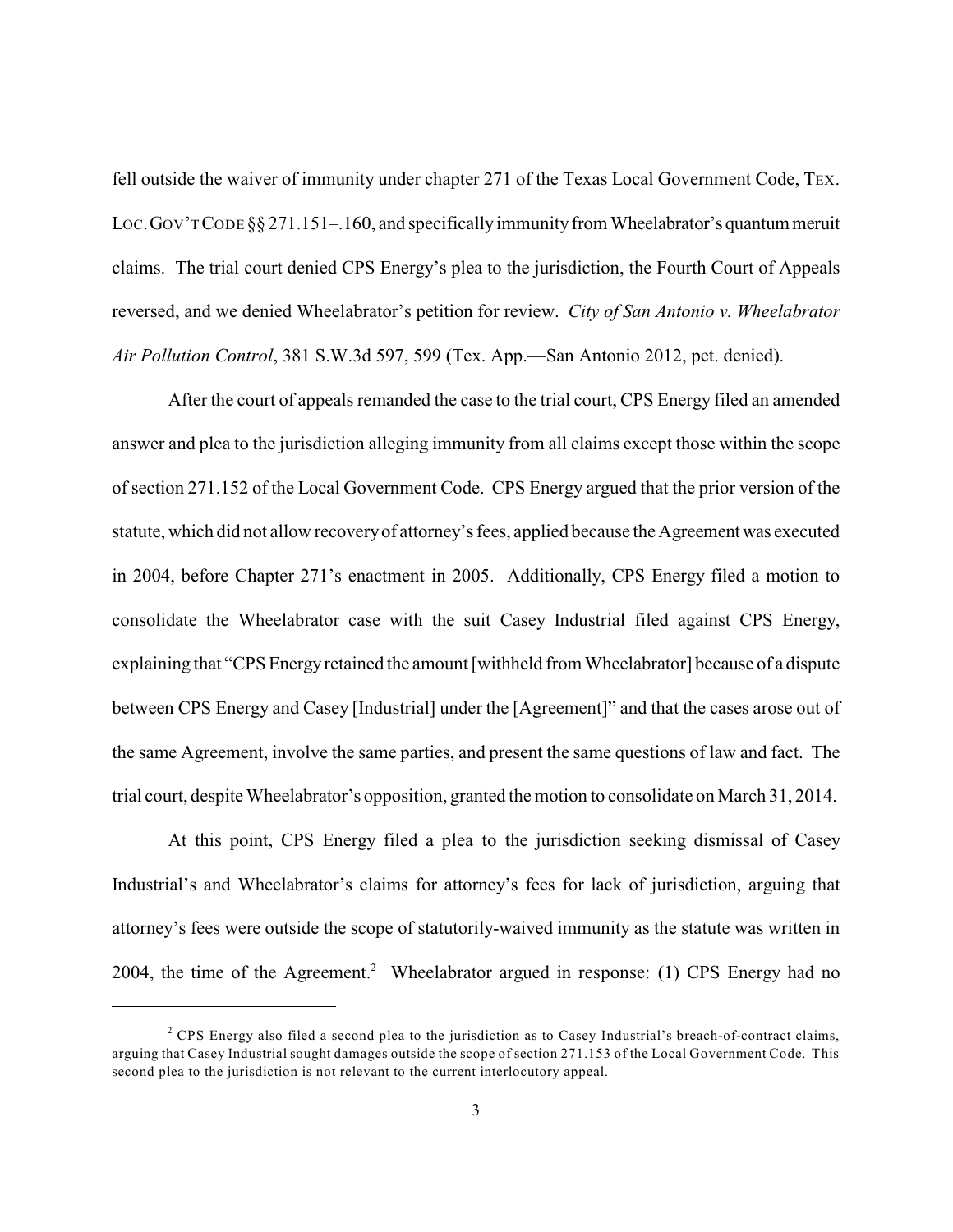immunity from suit from Wheelabrator's claims because CPS Energy was performing a proprietary function in its dealings with Wheelabrator; (2) a plea to the jurisdiction is not the proper basis for challenging liability for attorney's fees because it is premature; and, alternatively, (3) CPS Energy waived immunity from suit by asserting an offset claim against Wheelabrator. The trial court granted CPS Energy's plea to the jurisdiction and dismissed with prejudice Casey Industrial's and Wheelabrator's claims for attorney's fees. Wheelabrator brought an interlocutory appeal and the court of appeals affirmed. S.W.3d  $\qquad$ , (Tex. App.—San Antonio 2014, pet. granted). Wheelabrator again brought an interlocutory appeal to this Court. For the reasons explained below, we reverse the court of appeals' judgment.

#### **II. Dichotomy Applicability**

In the trial court, CPS Energy argued that Wheelabrator failed to allege a valid waiver of immunity from suit and the court therefore lacked subject matter jurisdiction. Generally, "immunity from suit implicates courts' subject-matter jurisdiction." *Rusk State Hosp. v. Black*, 392 S.W.3d 88, 91 (Tex. 2012). Thus, it "is properly asserted in a plea to the jurisdiction." *Tex. Dep't of Parks & Wildlife v. Miranda*, 133 S.W.3d 217, 225–26 (Tex. 2004). Whether a court has subject matter jurisdiction is a question of law that we review de novo. *Id.* at 226. As previously established, a city does not have derivative immunity when it engages in a proprietary function, even in the contractclaims context. *Wasson*, S.W.3d at ... Therefore, in determining whether Wheelabrator's suit for attorney's fees is barred by governmental immunity, we must first determine whether the subject matter of the suit stems from a proprietary or a governmental function of the municipality. If we determine the action arose out of the municipality's performance of a proprietary function, then the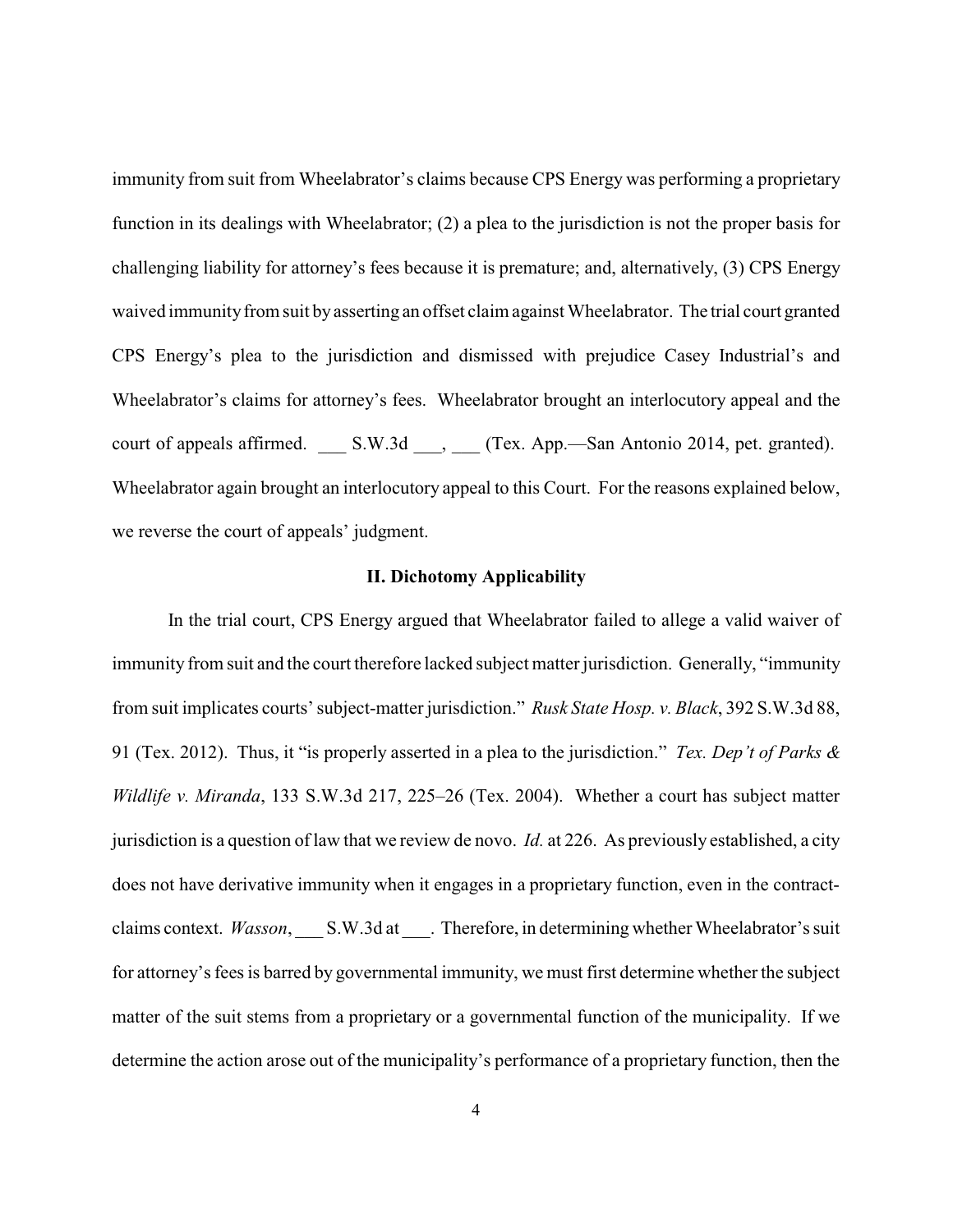case proceeds as if the claim were asserted against a private person. *See id.* at . Alternatively, should we determine the action arose out of the municipality's performance of a governmental function, immunity applies and it must be overcome by a claimant establishing a valid waiver.<sup>3</sup> See, *e.g.*, *PKG Contracting, Inc. v. City of Mesquite*, 197 S.W.3d 388, 388–89 (Tex. 2006) (per curiam) (holding that the city was acting in its governmental capacity when it entered the contract with PKG and that it had not waived immunity from suit).

#### **A. CPS Energy's Function**

Wheelabrator asserts, and CPS Energy neither concedes nor disputes, that a municipality's operation and maintenance of a public utility is a proprietary function. This comports with Texas law. This Court has previously held that a municipality's operation of its own public utility is a proprietary function. *San Antonio Indep. Sch. Dist. v. City of San Antonio*, 550 S.W.2d 262, 264 (Tex. 1976) ("A city which owns and operates its own public utility does so in its proprietary capacity."). Furthermore, the Texas Tort Claims Act (TTCA), which we have previously deferred to when classifying functions in contract disputes, lists operation of a public utility as a proprietary function. *See* TEX. CIV. PRAC. & REM. CODE § 101.0215(b)(1) (stating that "proprietary functions, . . . includ[e] . . . the operation and maintenance of a public utility"). In *PKG Contracting*, this Court looked to the TTCA for guidance in classifying a municipality's actions as proprietary or governmental in a breach-of-contract action. 197 S.W.3d at 388–89. The Court explained:

 $3$  As we said in *Wasson*, "[o]ur caselaw ... prescribes a relatively simple two-step process for addressing the applicability of immunity $[.]$   $[(1)]$  The judiciary determines the applicability of immunity in the first instance and delineates its boundaries[;] [(2)] If immunity is applicable, *then* the judiciary defers to the [L]egislature to waive such immunity." \_\_\_ S.W.3d at \_\_ (emphasis in original).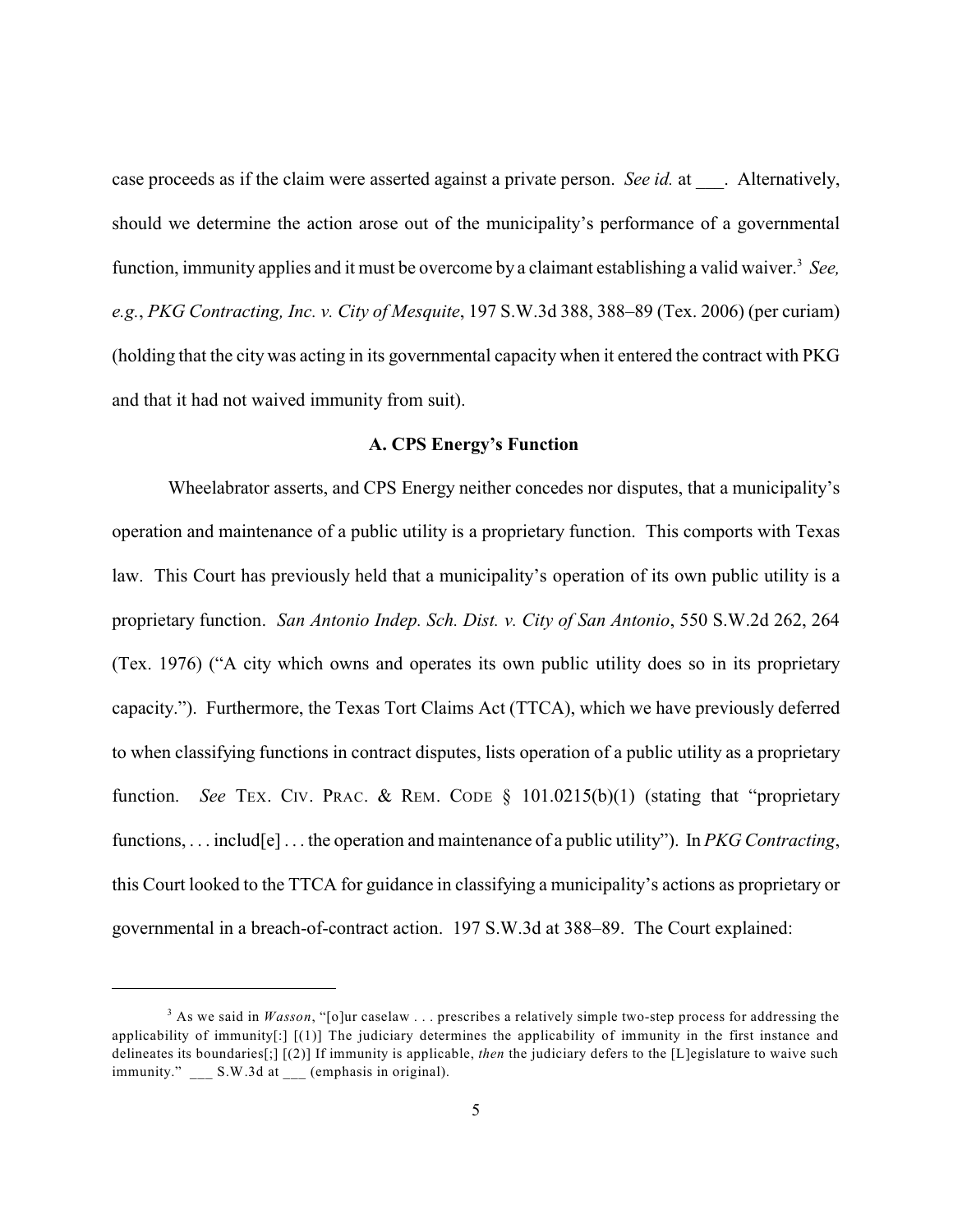Because the Legislature has statutorily included "sanitary and storm sewers" among a municipality's governmental functions for purposes of tort liability, and we see no reason to think that the classification would be different under the common law, we conclude that the City was acting in its governmental capacity when it contracted with PKG to construct a storm drainage system.

*Id.* (quoting TEX. CIV. PRAC. & REM. CODE § 101.0215(a)(9)) (internal quotation omitted); see also *Tooke v. City of Mexia*, 197 S.W.3d 325, 343–44 (Tex. 2006) (borrowing the TTCA's classification of "garbage and solid waste removal, collection, and disposal" as governmental in a contracts dispute). In *Wasson*, we reaffirmed the appropriateness of deferring to the TTCA when classifying acts in the contract-claims context. S.W.3d at ("In determining the boundaries of immunity as it relates to whether a function is proprietary or governmental . . . courts should be guided . . . by the TTCA's treatment of the proprietary-governmental distinction.").

CPS Energyis a municipally-owned electric and gas utility. It executed the Agreement under which Wheelabrator would provide goods and services for the design and construction of pollution control equipment for a coal-fired power station that CPS Energy owns and operates. Both our common-law precedent and the TTCA—which, as discussed above, we find appropriate to defer to—have classified a municipality's operation and maintenance of a public utility as a proprietary function. *See, e.g.*, *San Antonio Indep. Sch. Dist.*, 550 S.W.2d at 264 ("A city which owns and operates its own public utility does so in its proprietary capacity."). Under these facts, therefore, we conclude that CPS Energy is not shielded by governmental immunity. *See Wasson*, S.W.3d at \_\_\_; *San Antonio Indep. Sch. Dist.*, 550 S.W.2d at 264; TEX. CIV. PRAC. & REM. CODE  $§ 101.0215(b)(1).$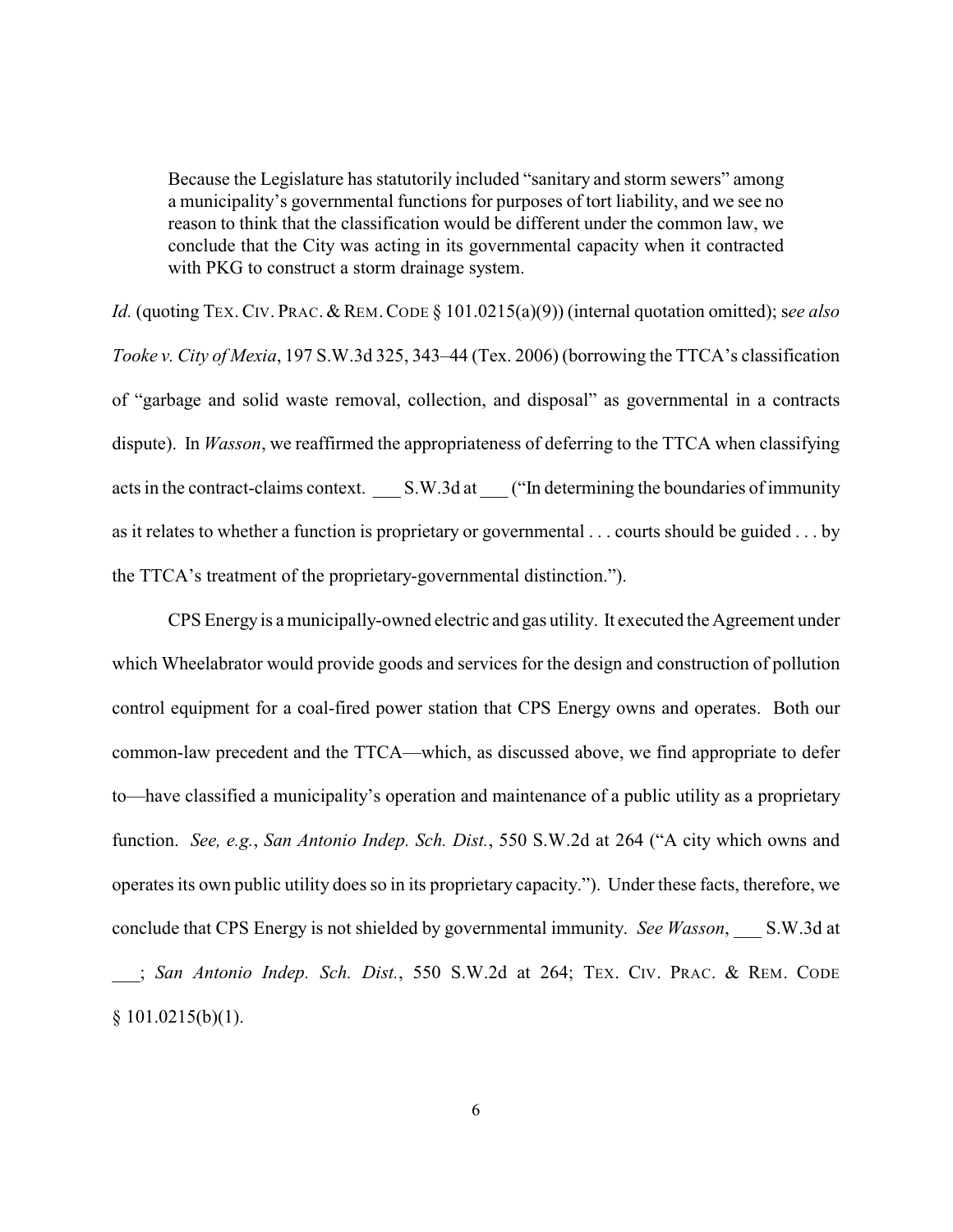#### **B. Attorney's Fees Claim**

Here, the attorney's fees claim stems directly from Wheelabrator's breach-of-contract action against CPS Energy, the subject matter of which we have determined was a proprietary function. In *Wasson*, we explained that a municipality "is cloaked in the state's immunity when it acts as a branch of the state, but *only* when it acts as a branch of the state." S.W.3d at (emphasis in original). Therefore, we held that a municipality had no immunity when it contracted in its proprietary capacity. *Id.* Here, although the claim is for attorney's fees, such fees are ancillary to Wheelabrator's breach-of-contract claim. $<sup>4</sup>$  Just as the nature of governmental immunity does not</sup> "inherently limit[] the dichotomy's application to tort claims," it likewise does not inherently preclude a claim for attorney's fees from a breach-of-contract claim arising from a proprietary function. *Id.* Therefore, we hold that Wheelabrator's claim for attorney's fees does not implicate immunity.

Regardless of whether Wheelabrator's claim for attorney's fees is barred by immunity, CPS Energy argues that Wheelabrator is not entitled to a claim for attorney's fees "whether against a governmental entity or not," unless the contract or a statute provides for recovery, and that Wheelabrator has failed to allege either. Ultimately, CPS Energy argues, Wheelabrator has not pointed to a statute that waives governmental immunity for attorney's fees, the jurisdictional facts are undisputed, and additional discovery will not enable Wheelabrator to find a basis for waiver of immunity. In response, Wheelabrator argues that CPS Energy's plea to the jurisdiction cannot be

<sup>&</sup>lt;sup>4</sup> Texas follows the American rule on attorney's fees, which provides that, generally, "a party may not recover attorney's fees unless authorized by statute or contract." *Wells Fargo Bank NA v. Murphy*, 458 S.W.3d 912, 915 (Tex. 2015).